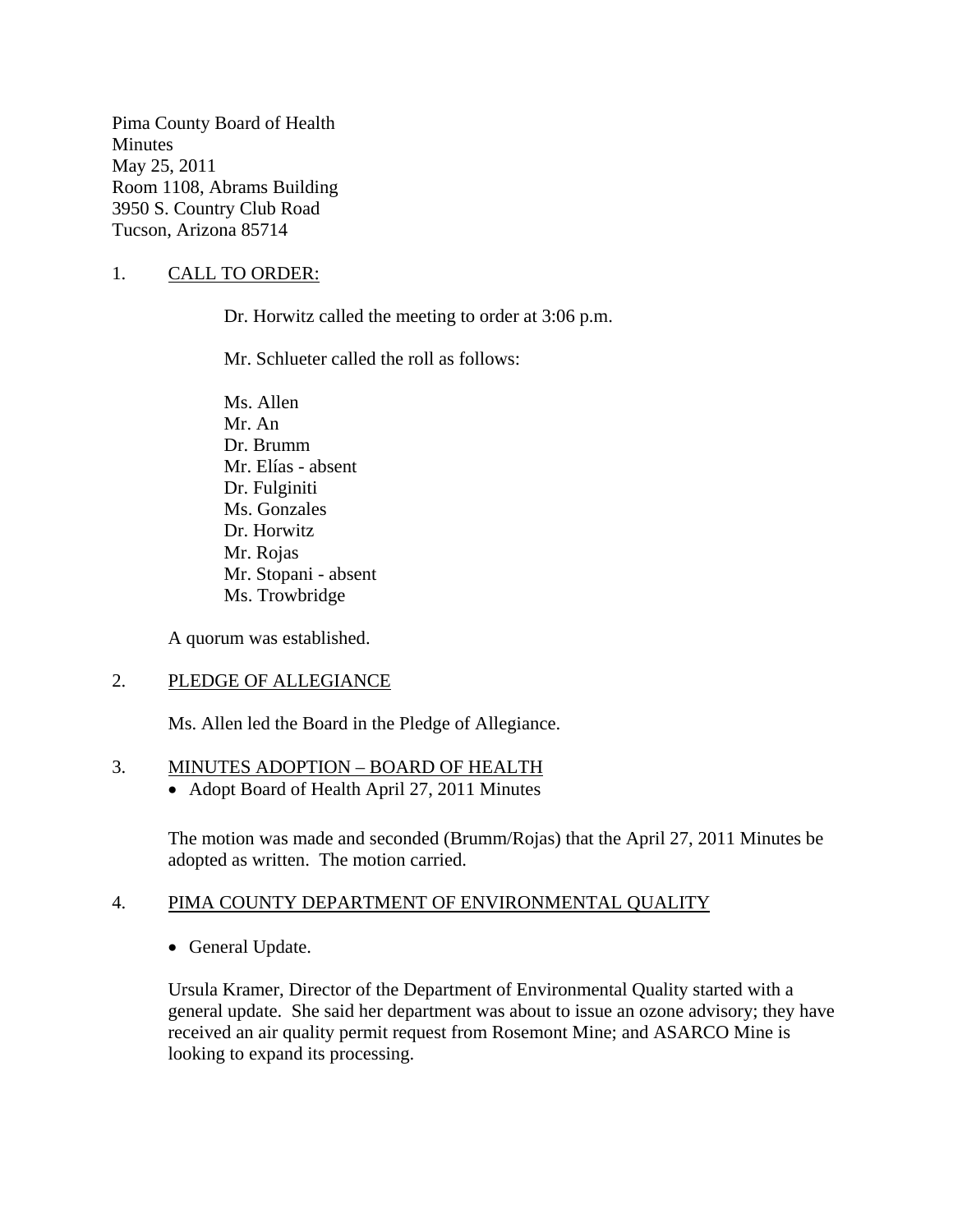• Materion Corporation (Formerly Brush Ceramics) Permit Renewal

Richard Grimaldi, Department of Environmental Quality Deputy Director, went over a PowerPoint presentation on the Materion (formerly Brush Ceramics) air quality permit renewal. Materion uses beryllium oxide (BeO) in the manufacturing of ceramic products. Beryllium can cause chronic berylliosis disease (CBD) which scars the lungs. The disease requires exposure to and being sensitized to beryllium. Brush Ceramics has had worker exposure and CBD related fatalities. The initial air permit was issued to then Brush Wellman in 1980; the permit has been renewed a number of times and is up for renewal this year. In 1999 a draft permit under new air quality rules went to public comment. Extensive comments were received and the permit was re-drafted several times prior to issuance in November 2006. Currently the air permit allows for a total emission of no more than 10 grams of beryllium over a 24-hour period in accordance with federal standards. The plant is required to maintain air pollution control equipment. Annual independent testing and new technologies and techniques review are also required. As a result of the new technologies and techniques review Materion is installing a TRIBO particulate detection system in their stack. The performance of the detection system will be evaluated to determine if it may be effective for future permit purposes. Currently there is a voluntary, air quality monitoring agreement between Materion and Pima County which expires in November, but there is discussion on renewing that agreement. The only beryllium detected to date by this air monitoring network was attributed to a single large dust storm. The Department of Environmental Quality has until July 2, 2011 to make a completeness determination on the permit and the public comment period is anticipated in September.

#### 5. PIMA COUNTY BEHAVIORAL HEALTH ADMINISTRATOR PAT BENCHIK INTEGRATED HEALTH SYSTEMS

Pat Benchik, Pima County Behavioral Health Administrator, addressed the Board on integrated health as it relates to behavioral health. Currently there is a major drive to integrate health; however, substantial barriers exist. People with serious mental problems are typically poor, smoke and have poor diets. These people feel comfortable in a behavioral health clinic, but not in a primary care clinic. In contrast, people with lower level mental problems feel comfortable in a primary care clinic, but not a behavioral health clinic. This contrast demonstrates one example of a barrier. Mr. Benchik used the term "silos" to described the separation of information and systems between general health and behavioral health providers and said that in some cases there are confidentiality laws in place that prohibit the sharing of certain information. Additionally licensing requirements have been different, which complicates primary care and behavioral health care coexisting.

Mr. Benchik shared a number of statistics to help emphasize the need for integrated health care as it relates to behavioral health. Twenty-six percent of Americans over the age of 18 have a diagnosable mental illness. Sixty-five percent of premature mortality is caused by behavior such as drug and alcohol abuse, unhealthy diets, obesity and violence. Seventy percent of primary care contacts relate to psychosocial issues. People with serious mental illness have a life expectancy 25 years less than the average American.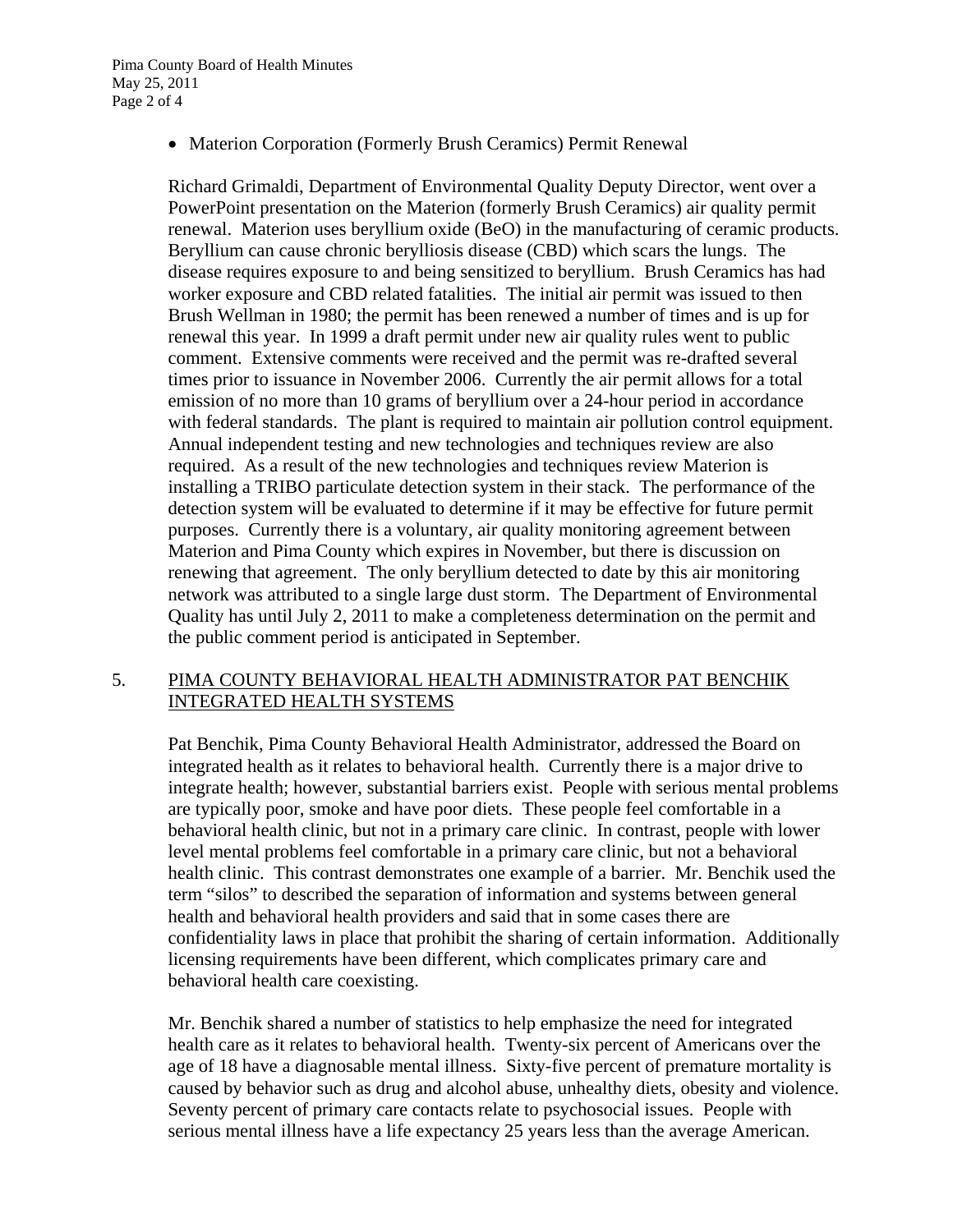Mr. Benchik provided handouts from the Milbank Memorial Fund titled *Introduction – Making the Case for Integrated Care* and *Table 1: Four Quadrants of Clinical Integration Based on Patient Needs*. The handout on *Making the Case for Integrated Care* listed seven reasons for integrating mental health into primary care. Mr. Benchik said that patient needs and money are primary factors driving toward integration.

### 6. COMMUNITY HEALTH ADVOCACY COMMITTEE REPORT

Dr. Horwitz addressed the Board on this item. The Committee met prior to the regular meeting and is still trying to identify needs, strategies and partners to bring in to address those needs. The next meeting will be next month prior to the regular meeting.

#### 7. DISEASE INFORMATION REPORTING STATUS UPDATE

Dr. Horwitz said that Dr. Fulginiti has communicated with his contact at the University and Dr. Horwitz has yet to complete making his contacts to help set up a meeting to discuss better disease information sharing.

#### 8. PROPOSED HAND WASHING ORDINANCES

At last month's meeting Health Department Director Sherry Daniels had recommended against requiring hand washing facilities at petting zoos and places where human-animal contact is encouraged due to permit fee and enforcement issues. Dr. Brumm opened this meeting's hand washing conversation by saying that he is in agreement with Ms. Daniels' recommendation. Ms. Daniels' proposal was to pursue an educational strategy in lieu of hand washing facilities. Ms. Daniels had recently received a 2011 copy of a [Morbidity](http://www.cdc.gov/mmwr/)  [and Mortality Weekly Report o](http://www.cdc.gov/mmwr/)n the Compendium of Measures to Prevent Disease Associated with Animals, which referred extensively to education. The report also referenced working with operators on how human-animal contact venues can be set up to help prevent disease.

Ms. Daniels provided a handout with draft code language related to requiring hand washing facilities for mobile food customers and the Department did have one stakeholder meeting with mobile food vendors. Ms. Daniels said she wanted to bring back to the Board a complete ordinance addressing hand washing facilities where food is offered and portable toilets are provided and hand washing facilities for mobile food establishments. Additionally she indicated her intent to develop an educational campaign related to human-animal contact venues.

### 9. CALL TO AUDIENCE

There were no speakers from the audience.

## 10 DIRECTOR'S SUMMATION OF ACTION ITEMS

Ms. Daniels summarized action items from the meeting. The action items identified were: